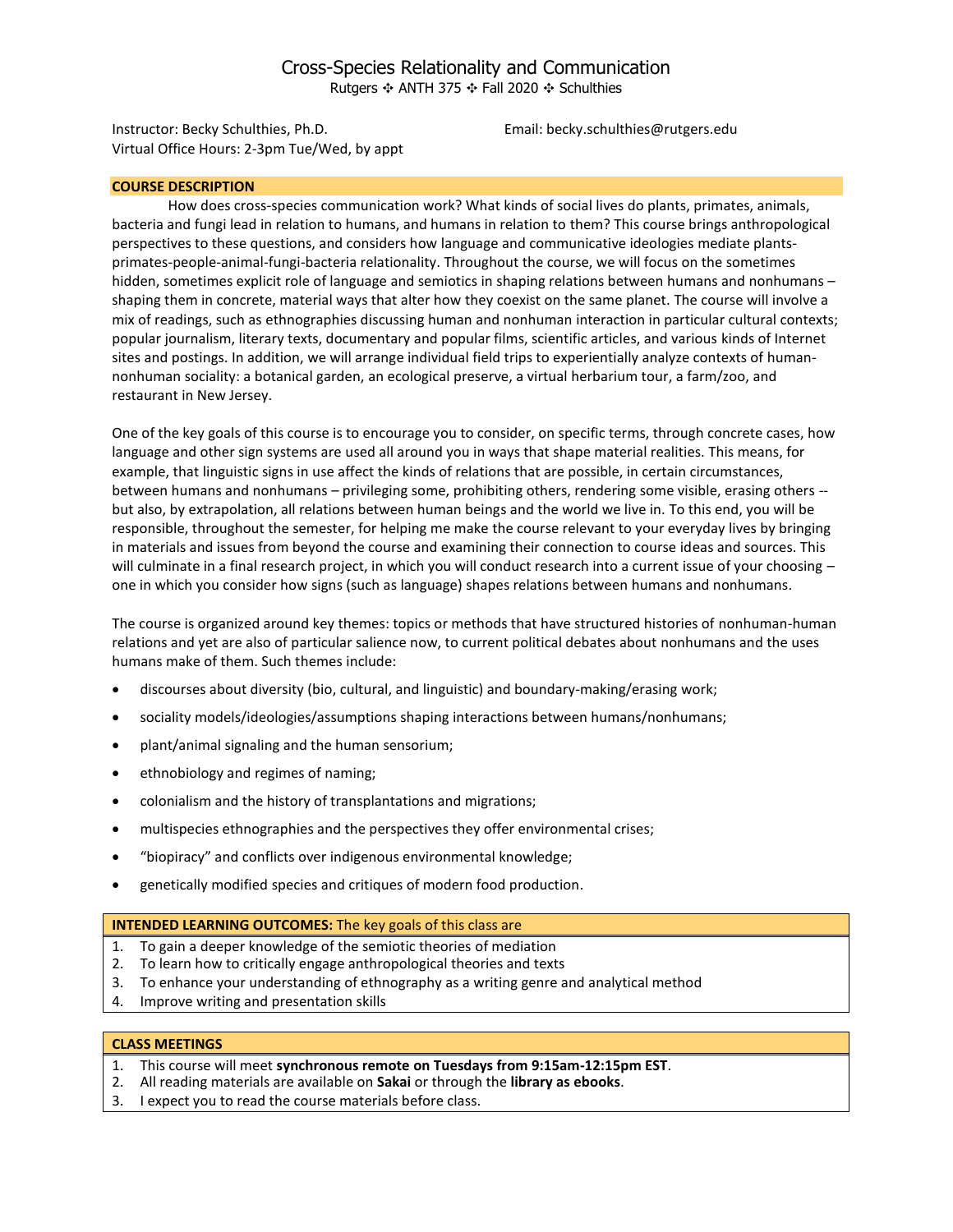- 4. Because this course was originally designed for fieldtrips, we have a three-hour block for our meetings. Since we cannot meet in person for fieldtrips, **you will need to find a suitable location substitute near you for the fieldtrip (we can talk about ideas the first day of class).** I will provide fieldtrip instructions, which you will need to complete before we meet online to discuss the fieldtrip experience.
- 5. *On the days when we have a field trip scheduled, we will meet online for about 1.5 hr for discussion*.
- **6. I will send zoom meeting information to your university email the day before our scheduled class time. Please let me know if you prefer a different email for class correspondence.**

### **TECHNOLOGY REQUIREMENTS:**

- You will need a computer with a webcam and microphone and an internet connection for class.
- Please visit the Rutgers [Student](https://it.rutgers.edu/technology-guide/students/) Tech Guide page for resources available to all students. If you do not have the appropriate technology for financial reasons, please email Dean of

Students [deanofstudents@echo.rutgers.edu](mailto:deanofstudents@echo.rutgers.edu) for assistance.

#### **FINANCIAL HARDSHIP**

 If you are facing other financial hardships, please visit the Office of Financial Aid at [https://financialaid.rutgers.edu/.](https://financialaid.rutgers.edu/)"

### **SAS CORE CURRICULUM GOAL: SCL**

Employ tools of social scientific reasoning to study particular questions or situations, using appropriate assumptions, methods, evidence, and arguments.

### **ASSIGNMENTS**

- Participation: regular attendance for scheduled virtual meetings, reading preparation, field trips, and presentations are required, unless arranged in advance with me. 30 pts
- Summary and discussion questions: you will need to submit a paragraph summary of the readings, a discussion question, and respond to a classmate's question each week. 15 pts
- Observation Assignment 1: intervewing biota. 5 pts
- Observation Assignment 2: fieldnotes "reading" multispecies landscapes. 5 pts
- Video Essay: working with two or three classmates, prepare a three-minute video essay (visuals and narration) related to Keck's ethnography (see Sakai for details). 15 pts
- Final project proposal: At mid-semester, you must submit a one-page proposal that discusses your final project and how it relates to course themes. It must include a brief dialogued review of the relevant scholarly literature and bibliography. 5 pts
- Final project: you will be required to produce a final project on a topic of your choosing that relates to course themes. All projects will have two modality components: a 4-page single-spaced written paper, and one of the following: an in-class oral presentation, a 3-minute video essay, project poster, or visual art presentation. Papers will be re-written twice: once under a peer review process, and another after the professor's review. 35 pts (5 pts  $1^{st}$  draft, 5 pts  $2^{nd}$  draft, 10 pts presentation, 15 pts final)

### **COURSE EXPECTATIONS**

The **reading load is heavy**, and the expectations I have of your performance will be high. On average, you should expect to put in two to three hours of work outside of our meetings for every hour of meeting time. You are expected to *complete the assigned readings before class***,** to *attend all class zoom meetings***,** and *to come prepared to actively engage* with course material by thinking critically and creatively about the assigned texts and the issues they raise. **Regular attendance is required**. In fact, class participation and attendance will comprise a portion of your grade. *If you expect to miss one or two classes, please use the University absence reporting website https://sims.rutgers.edu/ssra/ to indicate the date and reason for your absence. An email is automatically sent to me.* In cases where you must miss class for periods longer than one week, you will as per university policy be directed to see a Dean of Students for assistance *to help verify these circumstances.* **If you are a person who does not readily participate in class, I encourage you to meet me during my virtual office hours, and we can devise other ways for you to have input into class discussions.**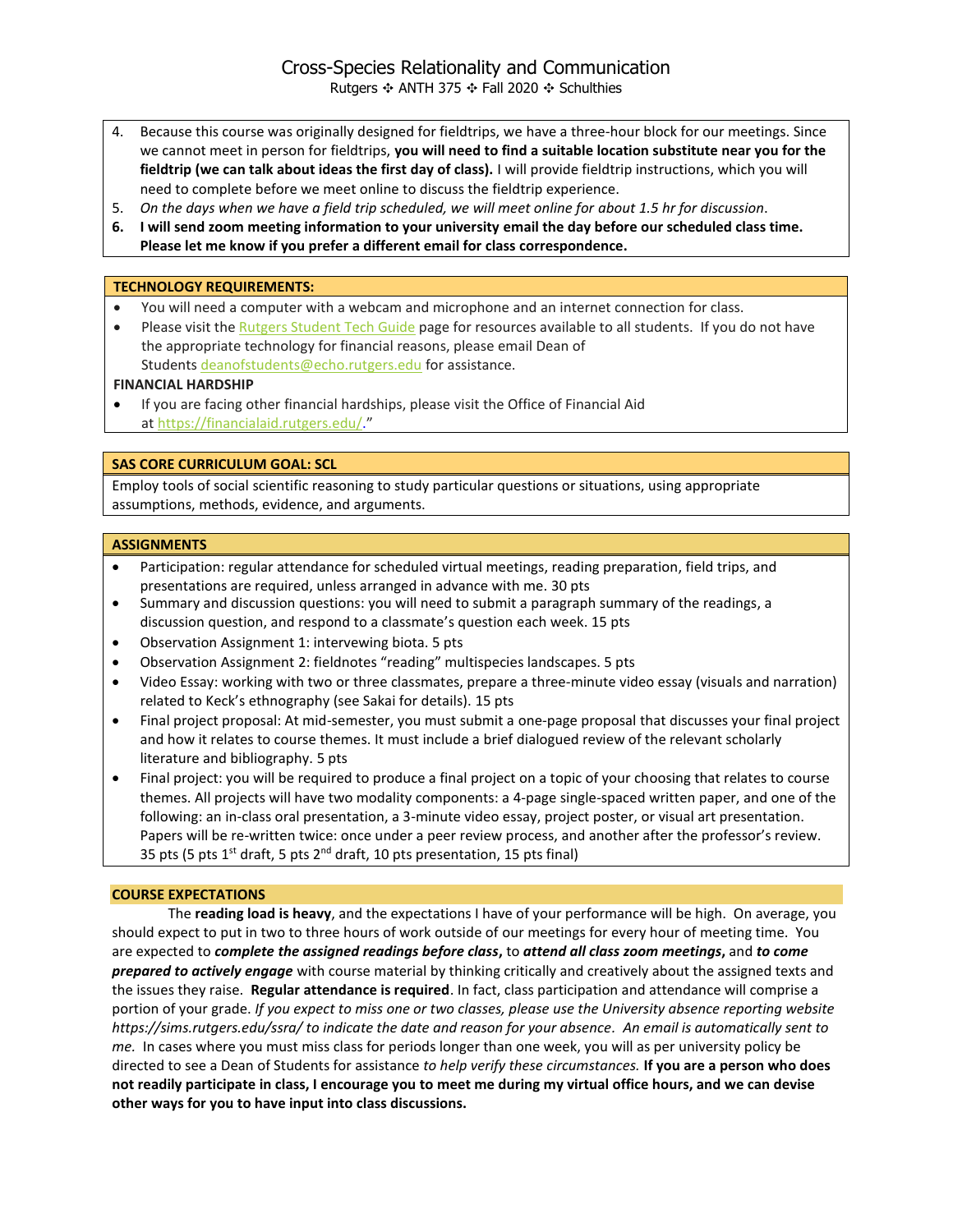Since the material may be somewhat unfamiliar, it might appear quite difficult at first. In particular, you'll have to get used to a fair amount of technical terminology. We will go over definitions in class, and things should get easier as you become more accustomed to the language, style of argument, and intellectual issues in the readings. Please bring questions on material that you do not understand to class or to my office hours. **The only "bad" questions are the ones that you don't ask**.

On occasion, there will be films assigned for you to view. This will be available through the library website. Please make arrangements to complete all field trips as those are central to the class. All assignments must be completed in order to pass the course. The dates and material in this syllabus may be subject to change, so listen carefully to announcements and check Sakai frequently for changes.

Please note also the following policies:

- *Late submission* **is not accepted** *without prior permission* **of the instructor**.
- *Online Assignment Submission:* All assignments should be submitted online. For ease of reference and grading, include your name in the beginning of your document title when you submit on Sakai. For example: Schulthies Project Proposal ANTH 375.docx
- *Special arrangements* for students with documented needs or disabilities should be made well in advance of assignment due-dates. Follow the policies outlined her[e http://disabilityservices.rutgers.edu/](http://disabilityservices.rutgers.edu/) and discuss this with me as soon as possible.

### **REQUIRED READINGS**

*There are three required books for this course, which are ebooks on the Library website should you not wish to purchase them. All other course readings will be pdfs or weblinks posted to Sakai.*

✥ Keck, Frédéric. 2020. *Avian Reservoirs: Virus Hunters and Birdwatchers in Chinese Sentinel Posts*. Duke University Press.

✥ Kimmerer, Robin Wall. 2013. *Braiding Sweetgrass: Indigenous Knowledge, Scientific Knowledge, and the Teachings of Plants*. Minneapolis, MN: Milkweed Press.

✥ Parreñas, Juno Salazar. 2018. *Decolonizing extinction: The work of care in orangutan rehabilitation*. Durham NC: Duke University Press.

### **Rutgers Policies: Please make yourself aware of the student code of conduct, especially the academic code of conduct. http://studentconduct.rutgers.edu/university-code-of-student-conduct**

*Plagiarism:* In preparing assignments a student often needs or is required to employ outside sources of information or opinion. All such sources should be listed in the bibliography. *Citations and footnote references are required for all specific facts that are not common knowledge and about which there is not general agreement.* New discoveries or debatable opinions must be credited to the source, with specific references to edition and page even when the student restates the matter in his or her own words. Word-for-word inclusion of any part of someone else's written or oral sentence, even if only a phrase or sentence, requires citation in quotation marks and use of the appropriate conventions for attribution. Please follow the American Anthropological Association style guide in the bibliography and in-text referencing. Paraphrasing or summarizing the contents of another's work is not dishonest if the source or sources are clearly identified (author, title, edition, and page), but such paraphrasing does not constitute independent work and may be rejected by the instructor. Students who have questions about accurate and proper citation methods are expected to consult Rutgers' policies on plagiarism.

### **COURSE SCHEDULE**

| <b>Date</b>      | Reading assignment to be completed before     | <b>Before Class</b>        | <b>Class Activity</b> |
|------------------|-----------------------------------------------|----------------------------|-----------------------|
|                  | class                                         | <b>Assignments</b>         |                       |
| Sept 1           | Del Tredici, Peter                            | Be able to access          | Botanic               |
|                  | 2014 The Flora of the Future. Places Journal, | flowering plants and       | landscape walk        |
| Nonhuman         | April                                         | <u>grasses</u> fieldguides | (originally           |
| blindness: Flora |                                               | on Sakai                   | conducted             |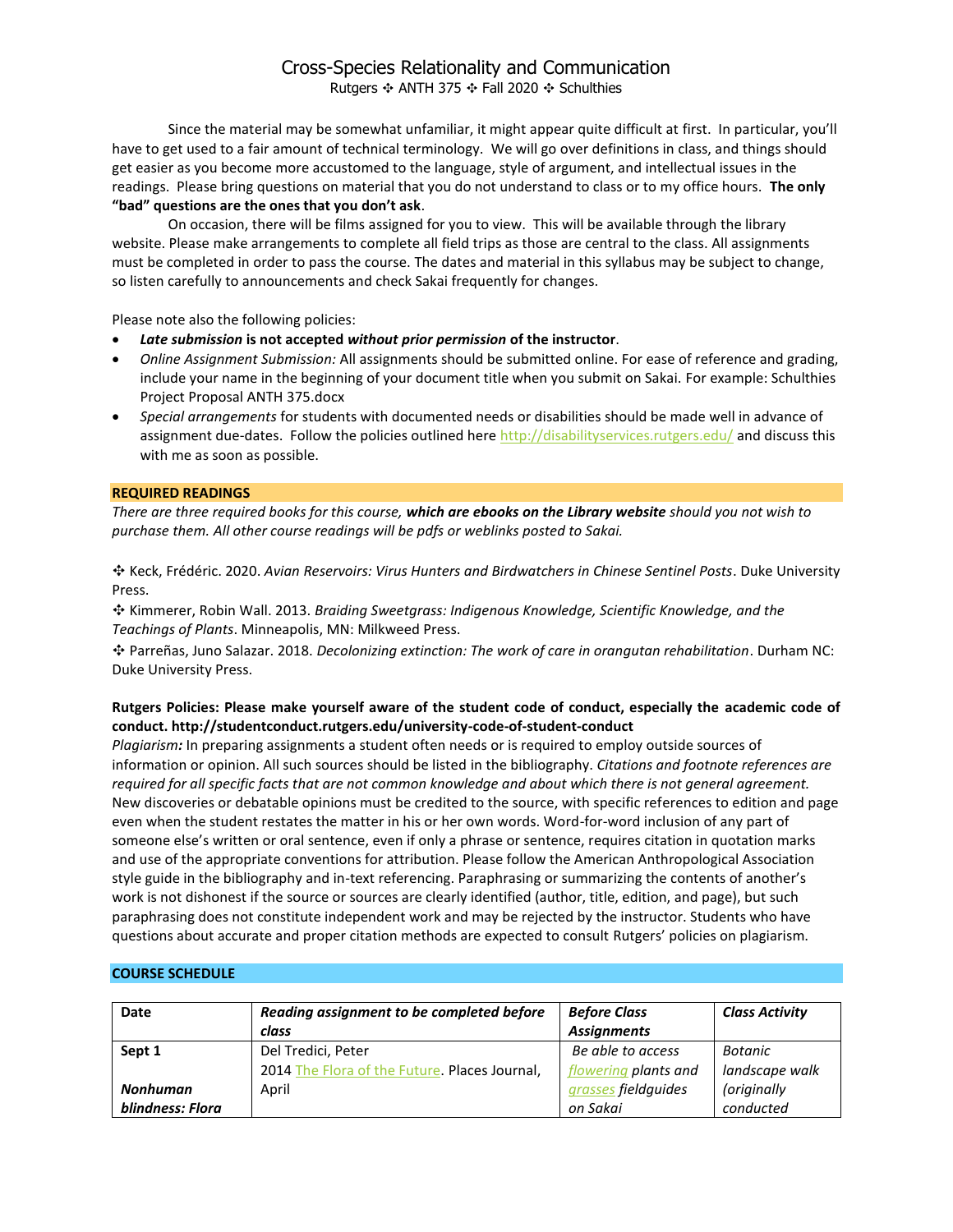| and Fauna in           | Raffles, Hugh, L. Shani, R. Goldstein, and K.  |                       | outside the RAB    |
|------------------------|------------------------------------------------|-----------------------|--------------------|
| <b>Social Sciences</b> | Wentworth                                      |                       | and BIO            |
|                        | 2015 Writing/power/story: Why and how to       |                       | buildings)         |
| Planthropology         | do ethnography of non-human beings and         |                       | Instructions on    |
| and Ethology           | things. Anthro Happenings, Cultural            |                       | <b>Sakai</b>       |
|                        | Anthropology.                                  |                       |                    |
|                        |                                                |                       | Videos:            |
|                        | Wanderer, Emily                                |                       | Intelligent Trees, |
|                        | 2016 Planticide: Killing Badly Behaved Plants. |                       | Urban Nature,      |
|                        | Platypus: The CASTAC Blog, August 24           |                       | Hartigan on        |
|                        |                                                |                       | horse culture      |
|                        | Gagliano, Monica, John C. Ryan, and Patrícia   |                       |                    |
|                        | Vieira, eds.                                   |                       |                    |
|                        | 2017 The Language of Plants: Science,          |                       |                    |
|                        | Philosophy, Literature. University of          |                       |                    |
|                        | Minnesota Press, vii-xvii. (Sakai)             |                       |                    |
|                        |                                                |                       |                    |
|                        | Optional:                                      |                       |                    |
|                        | Raffles, Hugh                                  |                       |                    |
|                        | 2002 Intimate Knowledge. International         |                       |                    |
|                        | Social Science Journal 54(3): 325-335          |                       |                    |
|                        |                                                |                       |                    |
|                        | Wandersee, James and Elizabeth Schussler       |                       |                    |
|                        | 2001 Toward a Theory of Plant Blindness.       |                       |                    |
|                        | Plant Science Bulletin 47(1): 2-9              |                       |                    |
| Sept 15                | Hartigan, John                                 | Reading summary       | Film: Smudge       |
|                        | 2020 Into the Field: Techniques of             | due by 3pm the day    |                    |
|                        | Observation. In Shaving the Beasts: Wild       | before class          | Videos: Prairie    |
|                        | Horses and Ritual in Spain. University of      |                       | Dogs Language      |
| <b>Interspecies</b>    | Minnesota Press, selections. (Sakai)           | Spend 20 minutes      |                    |
| Communicability        |                                                | interviewing,         |                    |
|                        | Kohn, Eduardo                                  | observing and         |                    |
|                        | 2013 How Forests Think. Toward an              | interacting with a    |                    |
|                        | Anthropology Beyond the Human. Berkeley:       | plant, fungus, or     |                    |
|                        | University of California Press, 27-33. (Sakai) | animal; keep notes of |                    |
|                        |                                                | your observations,    |                    |
|                        | Raffles, Hugh.                                 | post on Sakai, and    |                    |
|                        | 2007 The language of the bees: an interview    | prepare to share your |                    |
|                        | with Hugh Raffles. Cabinet Magazine 25.        | experiences in class. |                    |
|                        |                                                |                       |                    |
|                        | Schulthies, Becky                              |                       |                    |
|                        | 2020 Phytocommunicability and Cross-           |                       |                    |
|                        | Species Sociality. Ethnos, 1-8 (Sakai)         |                       |                    |
|                        |                                                |                       |                    |
|                        | Optional:                                      |                       |                    |
|                        | Boke, Charis                                   |                       |                    |
|                        | 2019 Plant Listening: How North American       |                       |                    |
|                        | Herbalists Learn to Pay Attention to Plants.   |                       |                    |
|                        | Anthropology Today 35(2):23-27.                |                       |                    |
|                        |                                                |                       |                    |
|                        | Myers, Natasha                                 |                       |                    |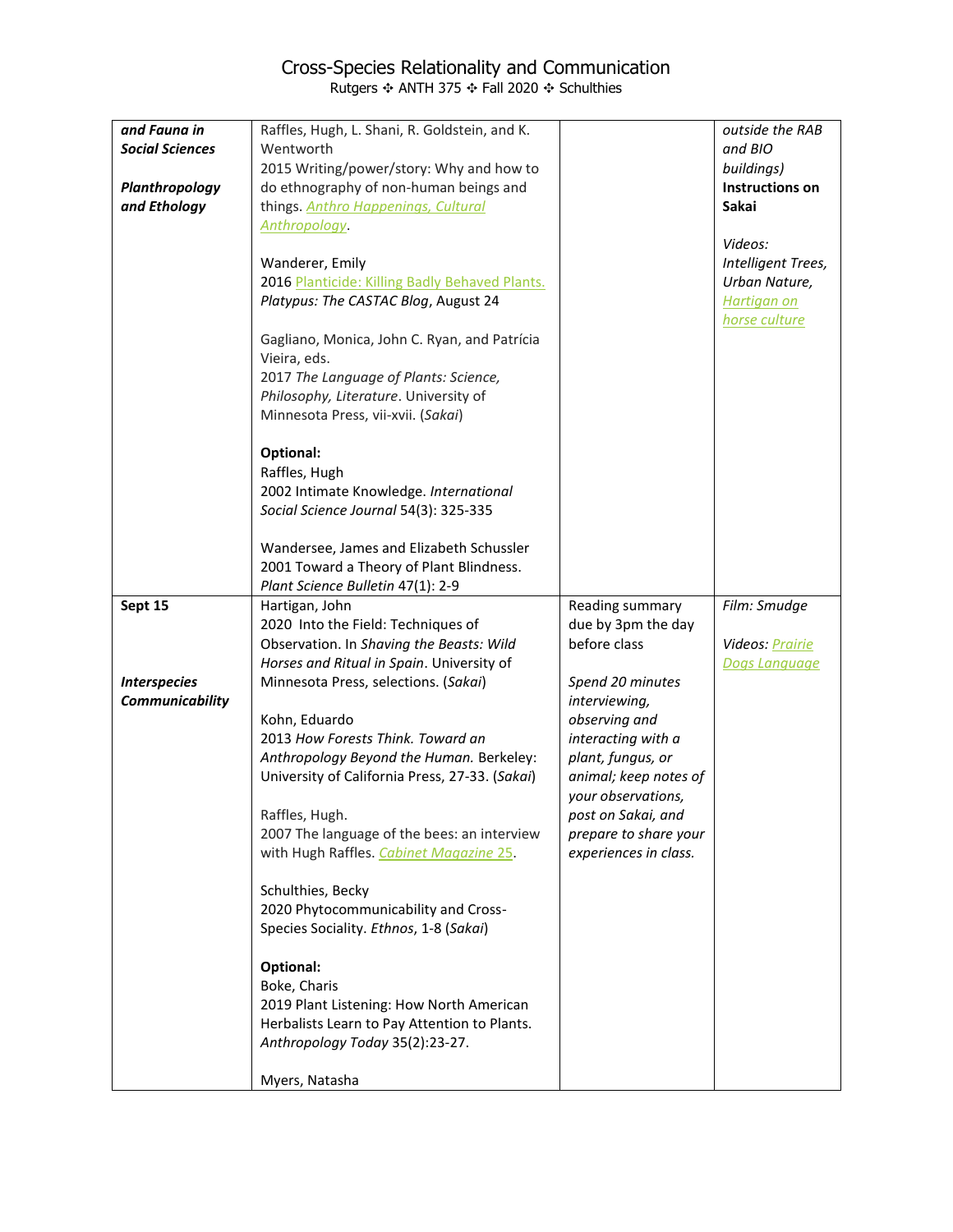|                | Mathews, Andrew S.<br>2018 Landscapes and Throughscapes in                          |                                                    |                   |
|----------------|-------------------------------------------------------------------------------------|----------------------------------------------------|-------------------|
|                |                                                                                     |                                                    |                   |
|                |                                                                                     |                                                    |                   |
|                | University of Chicago Press, 32-56. (Sakai)                                         |                                                    |                   |
|                | Descola, Philippe<br>2013 Beyond nature and culture. Chicago:                       |                                                    |                   |
|                | Optional:                                                                           |                                                    |                   |
|                |                                                                                     |                                                    |                   |
|                | Quarterly 88(2):461-486 (Sakai)                                                     |                                                    |                   |
|                | Spanish Botanical Gardens. Anthropological                                          |                                                    |                   |
|                | 2015 Plant Publics: Multispecies Relating in                                        |                                                    |                   |
|                | Hartigan, John                                                                      |                                                    |                   |
|                | <b>OR</b>                                                                           |                                                    |                   |
|                | Epidemic. Ethnos, 1-21 (Sakai)                                                      |                                                    |                   |
|                | Phytocommunicabilities in a Mysterious                                              |                                                    |                   |
|                | Socialism: Trees, Bodies, and Discrepant                                            |                                                    |                   |
|                | 2020 From Progressive Extractivism to Phyto-                                        |                                                    |                   |
|                | Briggs, Charles L.                                                                  |                                                    |                   |
|                |                                                                                     |                                                    |                   |
|                | University of Ohio Press, selections (Sakai)                                        |                                                    |                   |
|                | Environmental History and French Colonial<br>Expansion in North Africa. Athens, OH: | Garden field trip)<br><b>Instructions on Sakai</b> |                   |
|                | 2007 Resurrecting the Granary of Rome:                                              | (originally Rutgers                                | due October 6     |
|                | Davis, Diana                                                                        | trip                                               | project, proposal |
|                |                                                                                     | garden or park field                               | multispecies      |
| histories      | (Sakai)                                                                             | class: Botanical                                   | Brainstorm        |
| nonhuman-human | University of California Press, 123-138.                                            | Complete before                                    |                   |
| Landscapes as  | Legacy in the Atlantic World. Berkeley:                                             |                                                    | with class.       |
| "Reading"      | In the Shadow of Slavery: Africa's Botanical                                        | before class                                       | observations      |
|                | 2009 Botanical Gardens of the Dispossessed.                                         | due by 3pm the day                                 | human history     |
| Sept 22        | Carney, Judith                                                                      | Reading summary                                    | Share your plant- |
|                | (Sakai)                                                                             |                                                    |                   |
|                | Plant Pieties. Anthropology Today 35(2):8-12.                                       |                                                    |                   |
|                | Schulthies, Becky<br>2019 Partitioning, Phytocommunicability, and                   |                                                    |                   |
|                |                                                                                     |                                                    |                   |
|                | (Sakai)                                                                             |                                                    |                   |
|                | 2010 Insectopedia. Pantheon Books, 171-200.                                         |                                                    |                   |
|                | Raffles, Hugh                                                                       |                                                    |                   |
|                |                                                                                     |                                                    |                   |
|                | (Sakai)                                                                             |                                                    |                   |
|                | from the field. NatureCulture 3:35-66                                               |                                                    |                   |
|                | 2015 Conversations on plant sensing: Notes                                          |                                                    |                   |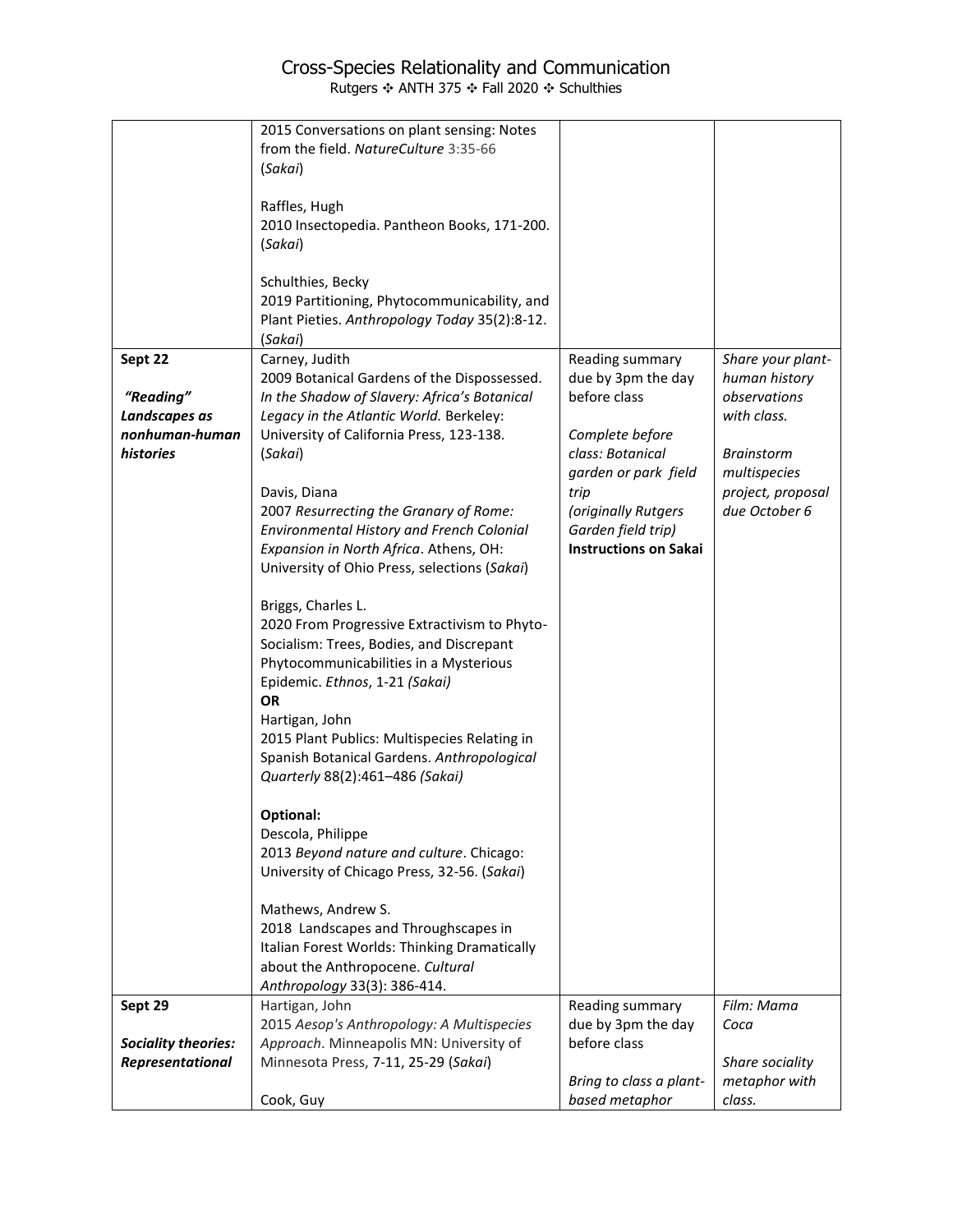|                                                | 2004 Genetically Modified Language: The<br>Discourse of Arguments for GM Crops and<br>Food, 1-6 (pages 77-90 are optional).<br>Allen, Catherine. 2002. The Hold Life Has:<br>Coca and Cultural Identity in an Andean<br>Community (1-9, 20-21, 102-113, 184-195, | about sociality we<br>can analyze (see<br>Hartigan)<br>Get Kimmerer<br>reading assignment |                                                                        |
|------------------------------------------------|------------------------------------------------------------------------------------------------------------------------------------------------------------------------------------------------------------------------------------------------------------------|-------------------------------------------------------------------------------------------|------------------------------------------------------------------------|
|                                                | $242-3$ ).<br>Optional:                                                                                                                                                                                                                                          |                                                                                           |                                                                        |
|                                                | Smith, Benjamin<br>2012 "Language and the frontiers of the<br>human: Aymara animal-oriented interjections<br>and the mediation of mind." American<br>ethnologist 39 (2): 313-324.                                                                                |                                                                                           |                                                                        |
| Oct 6                                          | Kimmerer, Robin Wall<br>2013 Braiding Sweetgrass: Indigenous                                                                                                                                                                                                     | Reading summary<br>due by 3pm the day                                                     | Get Kimmerer<br>reading                                                |
| <b>Sociality theories:</b><br><b>Plant Kin</b> | Knowledge, Scientific Knowledge, and the<br>Teachings of Plants. Minneapolis, MN:                                                                                                                                                                                | before class                                                                              | assignment                                                             |
|                                                | Milkweed Press, 3-59, 105-140, 150-151, 156-<br>201 (library ebook)                                                                                                                                                                                              | Complete before<br>class: Foraging Field<br>Trip (originally                              | <b>Intelligent Trees</b><br>documentary                                |
|                                                | Optional:<br>Baker, Janelle Marie                                                                                                                                                                                                                                | Livingston Ecological<br>Preserve field trip)                                             |                                                                        |
|                                                | 2020 Do berries listen? Berries as indicators,<br>ancestors, and agents in Canada's oil sands<br>region. Ethnos, 1-22                                                                                                                                            | <b>Instructions on Sakai</b>                                                              |                                                                        |
|                                                | Shebitz, Daniela J. and Robin W. Kimmerer<br>2004 Population trends and habitat<br>characteristics of sweetgrass, Anthoxanthum<br>nitens: integration of traditional and scientific<br>ecological knowledge. Journal of<br>Ethnobiology, 24:93-111.              |                                                                                           |                                                                        |
| <b>Oct 13</b><br><b>Sociality theories:</b>    | Kimmerer, Robin Wall<br>2013 Braiding Sweetgrass: Indigenous<br>Knowledge, Scientific Knowledge, and the                                                                                                                                                         | Reading summary<br>due by 3pm the day<br>before class                                     | <b>Multispecies</b><br><b>Sociality Project</b><br><b>Proposal Due</b> |
| <b>Plant Personhood</b>                        | Teachings of Plants. Minneapolis, MN:<br>Milkweed Press, 205-240, 254-300, 303-309,<br>341-347, 360-383 (library ebook)                                                                                                                                          |                                                                                           | Guest lecture by<br>Jared<br>Rosembaum                                 |
|                                                | Optional:<br>Govindrajan, Radhika.<br>2015 "The goat that died for family": Animal<br>sacrifice and interspecies kinship in India's<br>Central Himalayas. American Ethnologist 42<br>$(3): 504 - 519.$                                                           |                                                                                           | Get Keck reading<br>assignment                                         |
|                                                | Mardar, Michael<br>2013 Should Plants Have Rights? The<br>Philosophers' Magazine 62: 46-50.                                                                                                                                                                      |                                                                                           |                                                                        |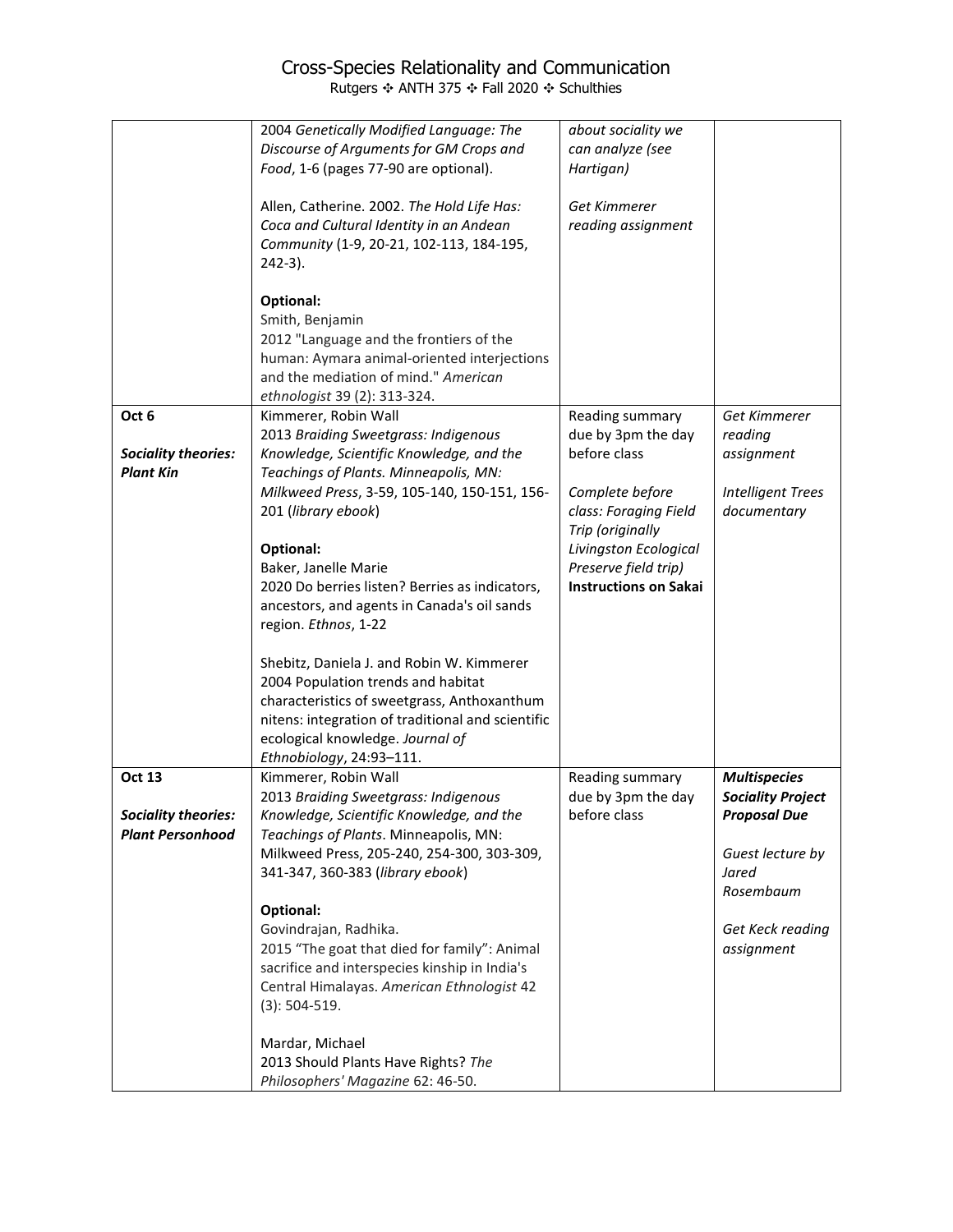| <b>Oct 20</b><br>Kinship Unbound:<br>nonhuman-human<br>sociality (and<br>pandemics)<br><b>Oct 27</b> | Keck, Frédéric.<br>2020 Avian Reservoirs: Virus Hunters and<br>Birdwatchers in Chinese Sentinel Posts. Duke<br>University Press. (library ebook)<br>Keck, Frédéric.                | Reading summary<br>due by 3pm the day<br>before class<br>Complete before<br>class: Farm, zoo,<br>animal preserve<br>fieldtrip (originally<br>SEBS animal farm<br>tour)<br><b>Instructions on Sakai</b><br>Reading summary | <b>Brainstorm topic</b><br>of video essay<br>Due October 27<br>Get Keck reading<br>assignment<br>Group video |
|------------------------------------------------------------------------------------------------------|------------------------------------------------------------------------------------------------------------------------------------------------------------------------------------|---------------------------------------------------------------------------------------------------------------------------------------------------------------------------------------------------------------------------|--------------------------------------------------------------------------------------------------------------|
| Kinship Unbound:<br>nonhuman-human<br>sociality (and                                                 | 2020 Avian Reservoirs: Virus Hunters and<br>Birdwatchers in Chinese Sentinel Posts. Duke<br>University Press. (library ebook)                                                      | due by 3pm the day<br>before class                                                                                                                                                                                        | <b>Essay Due</b>                                                                                             |
| pandemics)                                                                                           |                                                                                                                                                                                    | Share video essay                                                                                                                                                                                                         |                                                                                                              |
| Nov <sub>3</sub><br><b>Economic</b>                                                                  | Schiebinger, Londa<br>2004 Plants and Empire: Colonial<br>Bioprospecting. Cambridge MA: Harvard                                                                                    | Reading summary<br>due by 3pm the day<br>before class                                                                                                                                                                     | In-class Virtual<br>Chrysler<br><b>Herbarium Field</b>                                                       |
| Sociality:                                                                                           | University Press, 194-225. (Sakai)                                                                                                                                                 |                                                                                                                                                                                                                           | Trip                                                                                                         |
| <b>Emplacing Plants,</b>                                                                             |                                                                                                                                                                                    | Find the scientific                                                                                                                                                                                                       |                                                                                                              |
| <b>Animals and</b>                                                                                   | Helmreich, Stefan                                                                                                                                                                  | name of a plant,                                                                                                                                                                                                          | Films: Embrace                                                                                               |
| People through                                                                                       | 2014 Homo microbis: The human                                                                                                                                                      | animal, fungi,                                                                                                                                                                                                            | of the Serpent,                                                                                              |
| <b>European Colonial</b>                                                                             | microbiome, figural, literal,<br>political. Thresholds, 52-59.                                                                                                                     | microbe of your                                                                                                                                                                                                           | <b>Botanical</b>                                                                                             |
| Classification                                                                                       |                                                                                                                                                                                    | choice. What can you<br>learn about the                                                                                                                                                                                   | Explorers,<br><b>Botany of Desire</b>                                                                        |
|                                                                                                      | Kirksey, Eben<br>2015 Species: a Praxiographic Study. Journal<br>of the Royal Anthropological Institute 21:758-<br>780                                                             | history this being's<br>"scientific" name?<br>Bring what you've<br>learned to share in<br>class.                                                                                                                          |                                                                                                              |
|                                                                                                      | Tsing, Anna Lowenhaupt<br>2011 Friction: An ethnography of global<br>connection. Princeton University Press, 155-<br>170 (Sakai)                                                   |                                                                                                                                                                                                                           |                                                                                                              |
|                                                                                                      | Skim the website:<br><b>Kew State of the World's Plants</b>                                                                                                                        |                                                                                                                                                                                                                           |                                                                                                              |
|                                                                                                      | Optional:<br>Hartigan, John<br>Species. The Multi-species Salon. weblink                                                                                                           |                                                                                                                                                                                                                           |                                                                                                              |
|                                                                                                      | Miller, Teresa<br>2016 Living Lists: How the Indigenous Canela<br>Come to Know Plants through Ethnobotanical<br>Classification. Journal of Ethnobiology 36(1):<br>105-124. (Sakai) |                                                                                                                                                                                                                           |                                                                                                              |
|                                                                                                      | Hayden, Cori<br>2003 When Nature Goes Public: The Making<br>and Unmaking of Bioprospecting in Mexico.                                                                              |                                                                                                                                                                                                                           |                                                                                                              |